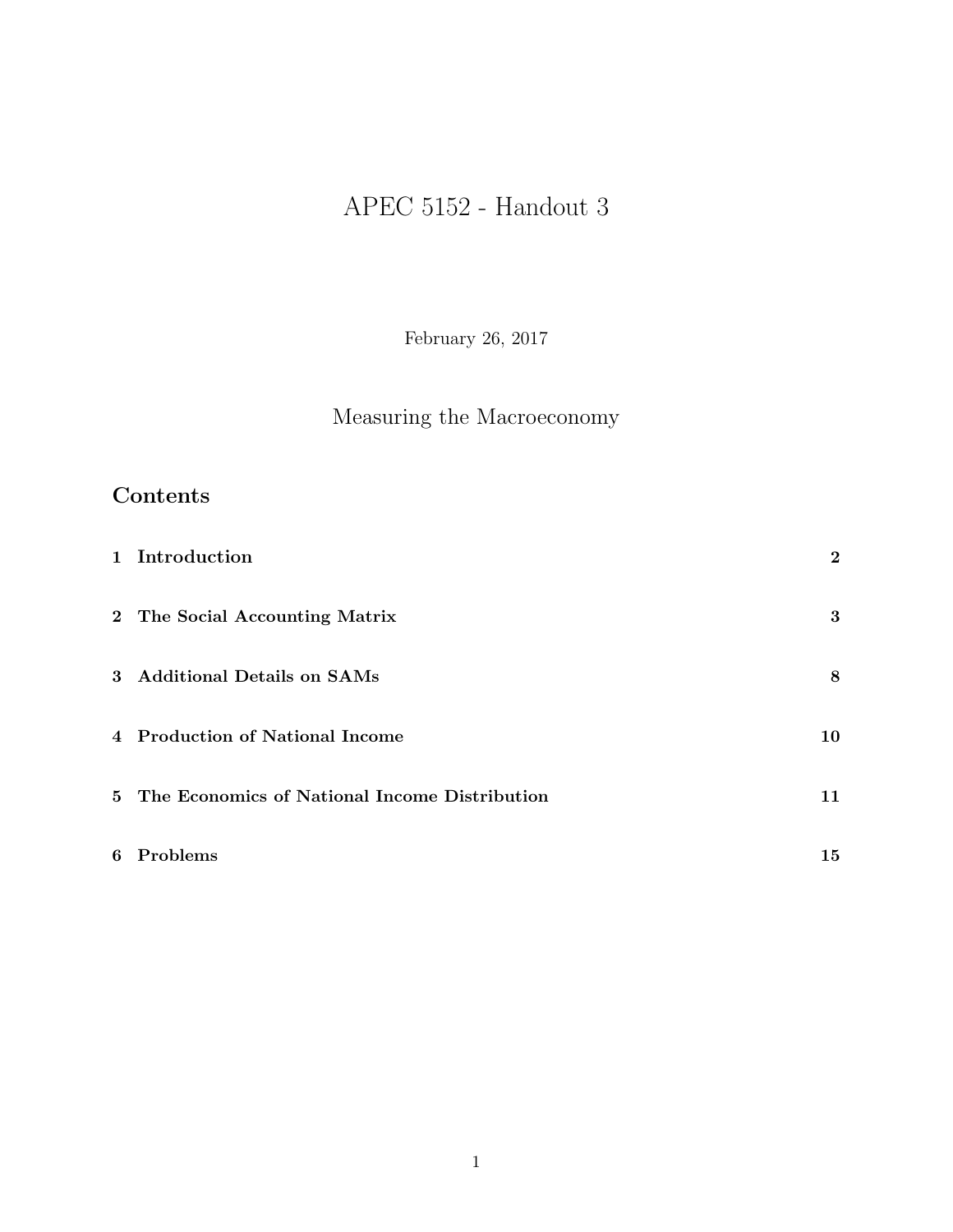#### 1 Introduction

Typical macroeconomic thinking begins by assuming households own all factors of production. For our purposes, assume there are two factors – capital and labor.

- 1. Households let firms use their capital and labor
- 2. Firms rent capital from households and pay them wages for labor services income.
- 3. Firms use the capital and labor services provided by households to produce goods and services.
- 4. Households purchase the goods and services produced by firms expenditure.

Every introductory and intermediate macroeconomics text I have read present these four activies in a "circular flow" diagram. In figure 1, the blue curve "Labor" represents the flow of capital and labor services from households to firms, while the green curve "Income (\$)" represents the wage and rental payment firms pay households. The blue curve "Goods" represents the goods and services produced by firms for sale to households, while the green curve "Expenditure (\$)" represents the expenditures households make to firms to purchase the goods and services.



## **The Circular Flow**

Figure 1. The circular flow diagram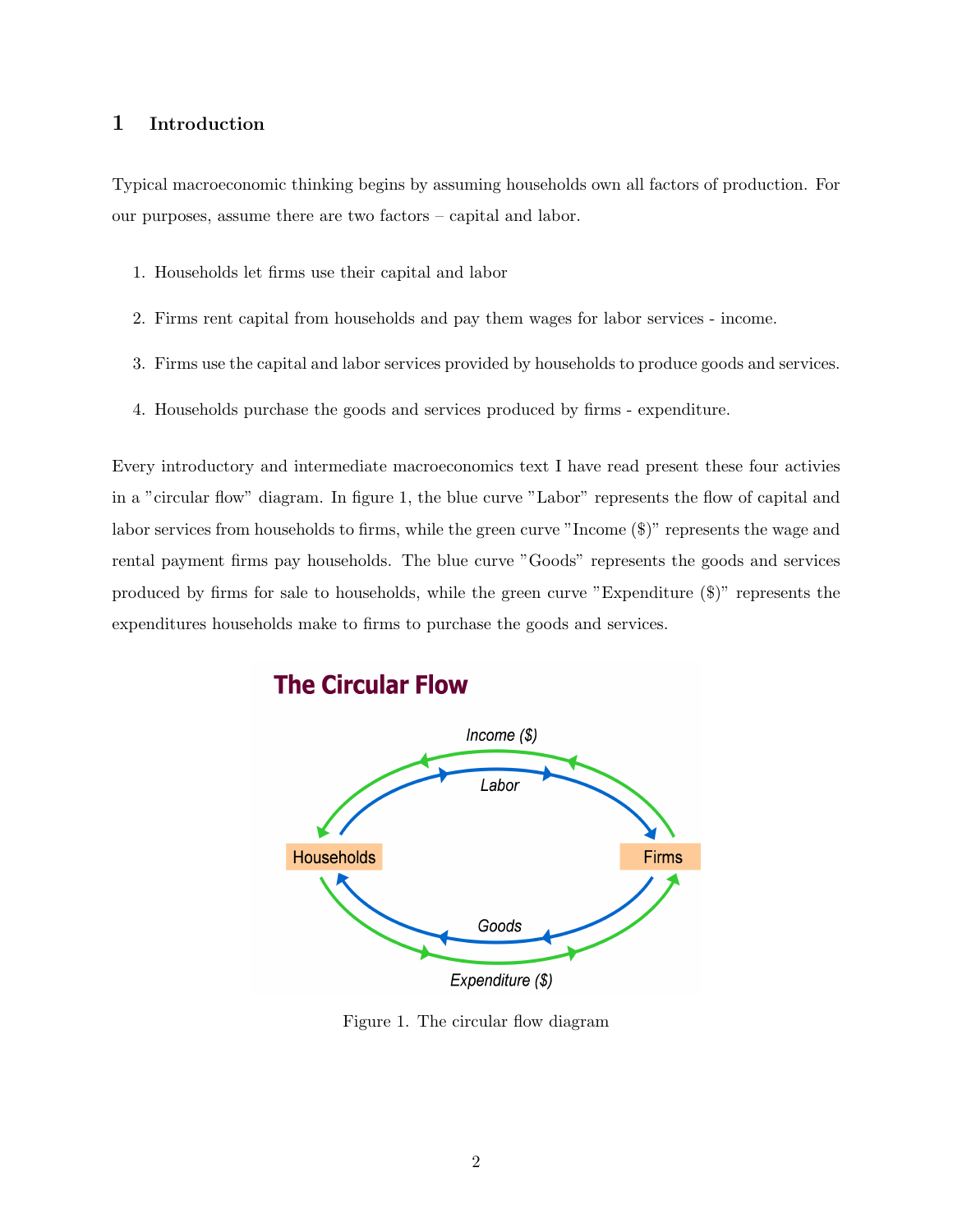## 2 The Social Accounting Matrix

The numerical analog of a circular flow diagram is a construct called the social accounting matrix (SAM). A SAM is a double-entry accounting system that owes its origins to the work of Nobel Laureate, Sir Richard Stone, founder of the United Nations' System of National Accounts (SNA).<sup>1</sup> A SAM shows the major flows of income sources and expenditures of an economy over a specific time period, usually one year. It shows the major economic transactions among the various agents of an economy, for the given period of time. Table 1 presents a SAM that would roughly correspond to figure 1.<sup>2</sup>

|            | Activity-         |                    | Commodity-               |                          |         | Factor  | Agent             | Accum  | Total             |
|------------|-------------------|--------------------|--------------------------|--------------------------|---------|---------|-------------------|--------|-------------------|
|            | Ag                | $Non-Ag$           | Ag                       | $Non-Ag$                 | Labor   | Capital | Household         |        |                   |
| Activity-  |                   |                    |                          |                          |         |         |                   |        |                   |
| Ag         |                   |                    | $\operatorname{Sales}_A$ |                          |         |         |                   |        | $\mathrm{Prod}_A$ |
| $Non-Ag$   |                   |                    |                          | $\operatorname{Sales}_N$ |         |         |                   |        | $\mathrm{Prod}_N$ |
| Commodity- |                   |                    |                          |                          |         |         |                   |        |                   |
| Ag         |                   |                    |                          |                          |         |         | $Cons_A$          | Invest | $Demand_A$        |
| $Non-Ag$   |                   |                    |                          |                          |         |         | $\mathrm{Cons}_N$ |        | $Demand_N$        |
| Factor     |                   |                    |                          |                          |         |         |                   |        |                   |
| Labor      | $Wages_A$         | $\mathrm{Wages}_N$ |                          |                          |         |         |                   |        | Lab Inc           |
| Capital    | $\mathrm{Rent}_A$ | $\mathrm{Rent}_N$  |                          |                          |         |         |                   |        | Cap Inc           |
| Agents     |                   |                    |                          |                          |         |         |                   |        |                   |
| Household  |                   |                    |                          |                          | Wages   | Rent    |                   |        | Income            |
| Accum      |                   |                    |                          |                          |         |         | Savings           |        | Savings           |
| Total      | $\mathrm{Cost}_A$ | $Cost_N$           | $\mathrm{Supply}_A$      | $\mathrm{Supply}_{N}$    | Lab Pay | Cap Pay | Expenditure       | Invest |                   |

Table 1. A two sector Social Accounting Matrix

In econ-speak, the SAM in table 1 represents the economic activity of a two-sector, closed, economy, with two productive factors, labor and capital. In this model, there is no government and, being a closed economy, there is no trade. The SAM for this model has five account categories: activity,

<sup>&</sup>lt;sup>1</sup>See Robinson (1989) for a good discussion of social accounting matrices.

<sup>2</sup>Roughly because the SAM includes a savings account (Accumulation), while the circular flow diagram does not include a savings account.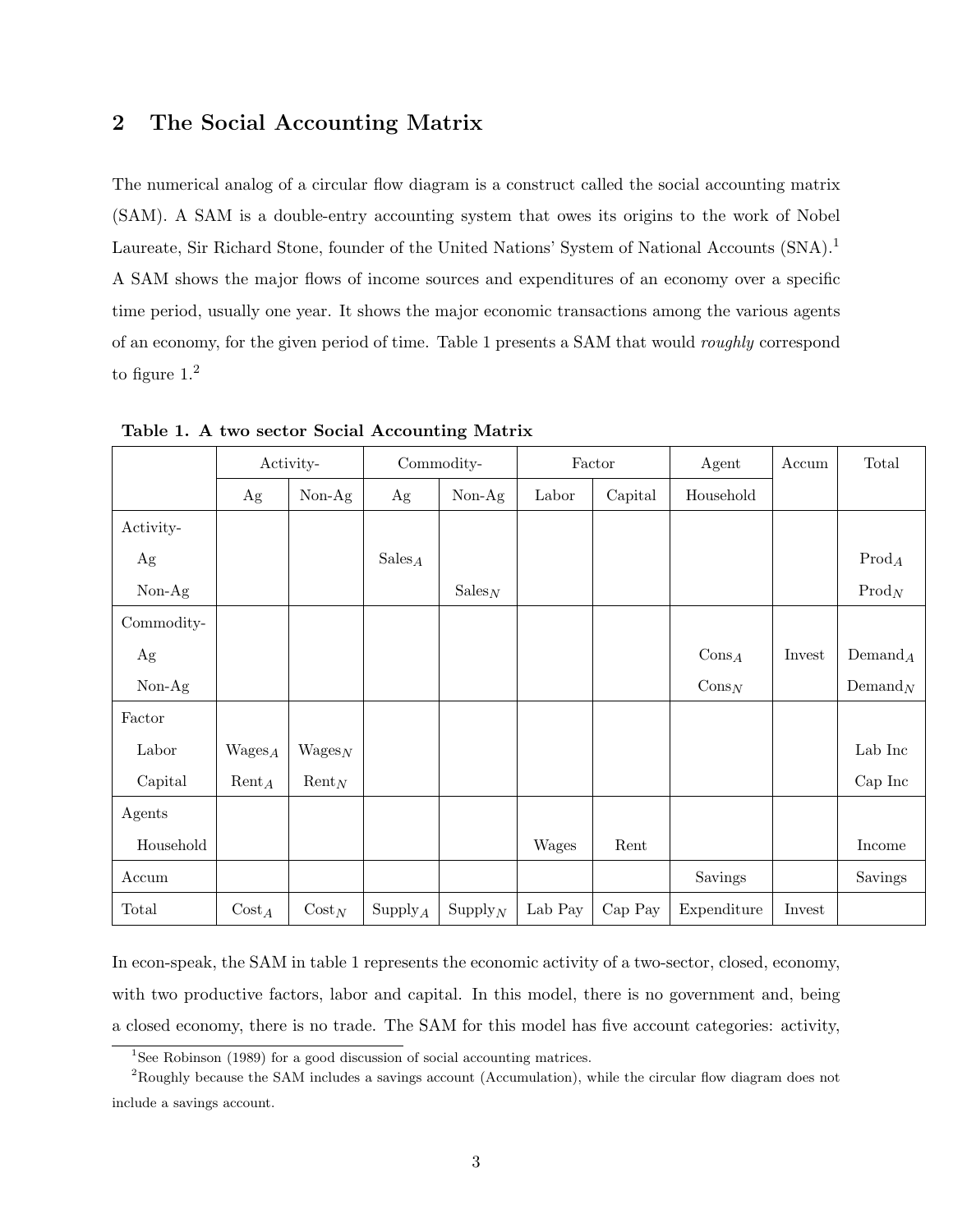commodity, factor, agent, and accumulation. Activity accounts summarize the economic costs (column entries) and receipts (row entries) for production activities. Commodity accounts summarize the value of market demand (column entries) and supply (row entries) of the goods and non-factor services produced in the economy (activities). Factor accounts summarize the payments to factors (column entries) and income received for the use of capital and labor services (row entries). The agent account gives the sources (row entries) and uses (column entries) of income, while the accum (short for accumulation) account gives the supply (column entries) and demand (row entries) of investment (i.e., invest) income.

Observe that a SAM is a square matrix. Each row in the matrix represents an "account" that has a matching column account. For example, the row "Labor" in table 1 has a corresponding column "Labor," and the row "Activity-Ag" has a corresponding column "Activity-Ag." In the discussion below, we'll let Ag and Non-Ag represent the agricultural and non-agricultural sectors of an economy.

Each cell in the SAM represents the payment from the account of its column to the account of its row. The intersection of accounts "Activity-Ag" and "Labor" in table 1, is the value of exchange between the agricultural sector and labor: the payment from the agricultural sector to households for the flow of labor services provided. The intersection of accounts "Activity-Ag" and "Capital" is the payment from the agricultural sector to households for the use of its capital. The sum of entries along a row account gives the total receipts for that account, while the sum of entries down a column account gives the total expenditures of that account.

The double-entry bookkeeping feature of the SAM requires the row sum of an account to be equal to its corresponding column sum. Hence, a necessary condition for table 1 to represent a correctly constructed SAM is for the following equalities to hold:  $Cost_j = Production_j$  Supply $_j = Demon_j$ ,  $j = A, N$ ; Lab Pay = Lab Inc, Cap Pay = Cap Inc, Expenditure = Income, and Savings = Investment.

#### A non-technical description of the two-sector SAM

As noted above, when moving down a column, a column entry represents the value of expenditures paid from one account to another – when moving along a row, a row entry represents the value of receipts one account receives from another. Consider first, the interpretation of a typical cell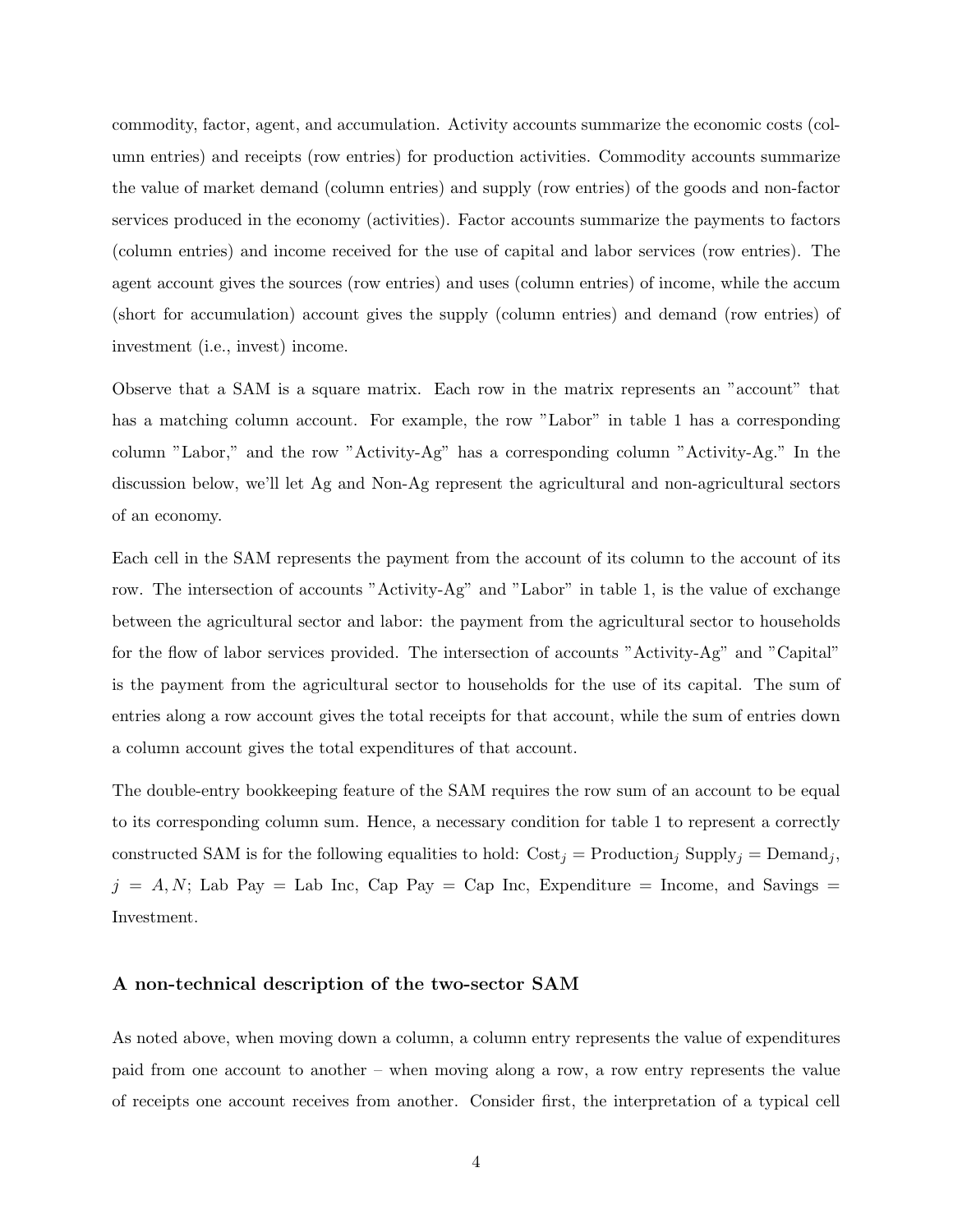column entry, where the intersection of an account column (e.g. Activity-Ag) with an account row (e.g., Labor) gives the value of payment made from the row account to the column account. The first account, "Activity," has two columns that identify the production activities Ag and Non-Ag. Each cell down the column "Activity-Ag" records the total payment from the agricultural sector to an account category. For example, the cell entry "Wages $_A$ " is the *value* of wages paid to the flow of labor services used in agricultural production, while the cell entry " $Rent_A$ " is the value of rent paid for the flow of capital services used in agricultural production. Thus, in this example, the column sum for Activity-Ag

$$
Cost_A = Wages_A + \text{Rent}_A
$$

is the total cost of labor and capital used to produce agricultural output. Then, the total value of a movement down the "Activity-Ag" column account corresponds to the green curve "Income (\$)" in figure 1 (strictly speaking, a movement down both Activity- columns corresponds to the "Income (\$)" curve). A similar interpretation of cell entries extends to "Activity 2."

Next, consider the row entries corresponding to activity accounts. Again, there is a row associated with the Ag and Non-Ag activity accounts. The intersection of Activity-Ag's row and Commodity-Ag's column is the value of domestic demand of agricultural output. Hence, "Sales<sub>A</sub>" is the value of agricultual demand, while "Sales<sub>N</sub>" is the value of Non-Ag demand. The double entry account system requires that total receipts be equal to total costs, and hence the row sum must be equal to the column sum, i.e.,

### $\text{Demand}_A = \text{Supply}_A$  and  $\text{Demand}_N = \text{Supply}_N$

Commodity accounts summarize the value of market transactions associated with the products generated in activities 1 and 2. With no trade, the column entry for commodity  $j$  is simply the value of domestic sales of good j, "Sales<sub>j</sub>," where  $j = 1, 2$ . Here, moving down the column of Commodity 1, "Sales<sub>1</sub>" is the market value of payments to producers of good 1. Of course, with constant returns to scale, in a competitive equilibrium and closed economy, "Sales $_1$ " is exactly equal to " $Cost_1$ ," the cost of producing good 1. Moving along the row of Commodity j, the entry "Sales<sub>i</sub>" is simply the total revenue received by producers of good j.

Consider next the two factor columns, labor and capital. The income from factors accrue to households. In the "Labor" column, the entry "Wages" is the value of wages paid to households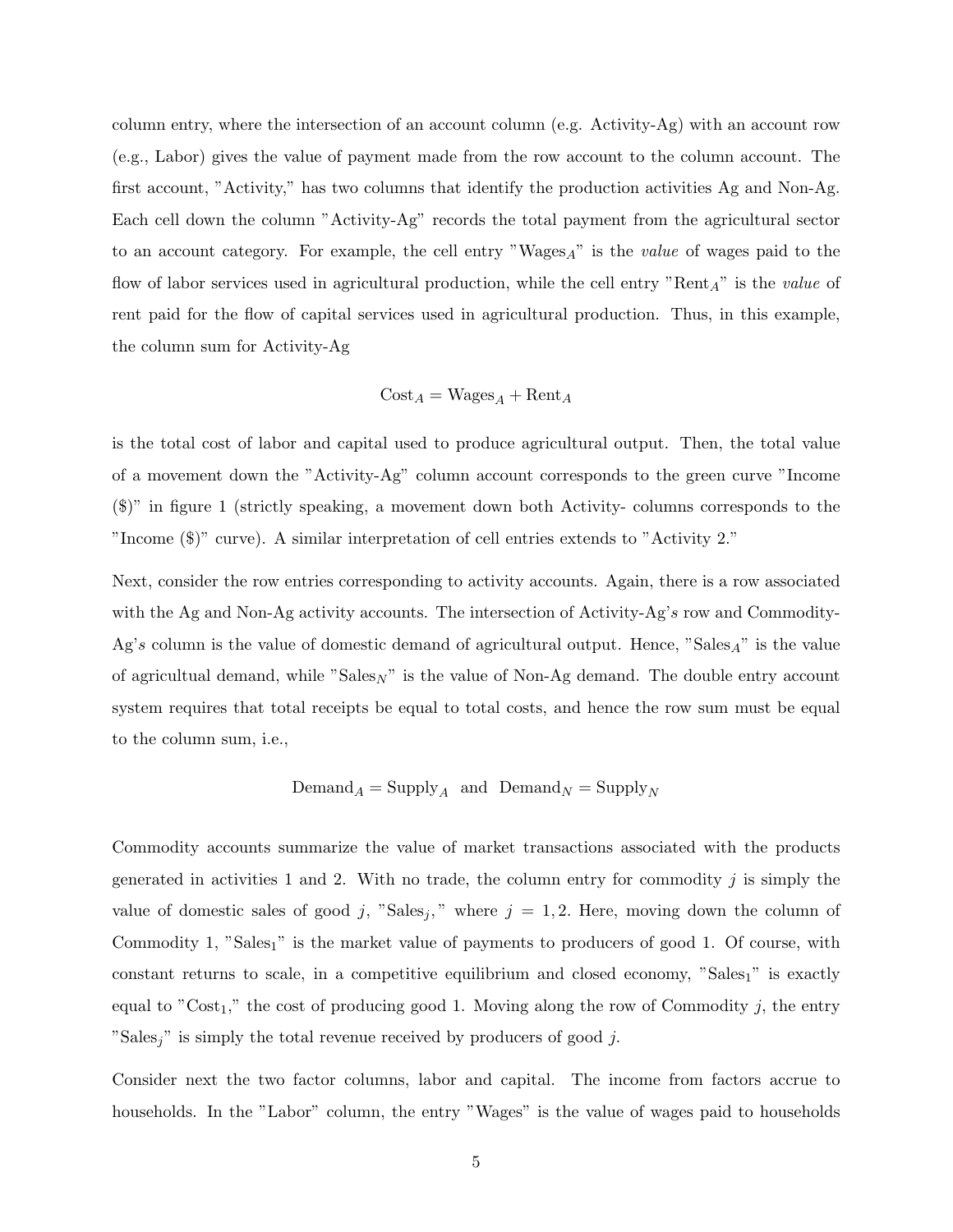in return for their labor services. In the "Capital" column, "Rent" is the value of rent paid to households for use of their capital stock. In the factor rows, "Wages<sub>A</sub>" ("Wages<sub>N</sub>") is the value of wages paid for labor services rendered to agriculture (non-agriculture), while " $Rent_A$ " (" $Rent_A$ ") is the value of rental payments for capital services rendered to agriculture (non-agriculture). As with the activity and commodity accounts, the SAM's double entry nature requires that

$$
Lab\ Pay = Lab\ Inc
$$

i.e., the value of labor payments from firms to households is exactly equal to the value of income households receive for their labor services. Similar arguments hold for capital rental payments and rental income.

Moving down the Household column, we have total expenditures on the agricultural and nonagricultural goods, A and N, and the non-consumption income diverted to savings. Here, "Cons<sub>j</sub>" is the domestic household expenditure on good  $j = A, N$ . "Savings" is the amount of its income the household makes available (payment) to the capital market. Notice the savings of domestic households appears in a separate row referred to as "Accumulation." The household column entries shows that income is spent on consumption goods and savings. Moving along the Household row we find the total factor payments to households for the use of their labor and capital services. Here, "Wages" is the total value of wages received by households in exchange for labor service flows, while "Rent" is the total value of capital rent received by households in exchange for capital services flows.

The SAM alone does not specify or depict any behavioral and institutional characteristics of a market economy. Instead, the SAM is a collection of identities over economic objects. For example, if it is not yet obvious,

$$
Cost_A + Cost_N = Demand_A + Demand_N = Lab Inc + Capital Inc
$$

where the first sum is valued added GDP, the second sum is the expenditure measure of GDP, and the last sum is the income measure of GDP. This income is used for consumption or savings. In other words, the SAM organizes data based on economic identities which, in turn, we link to a model that exploits the myriad relationships among economic variables.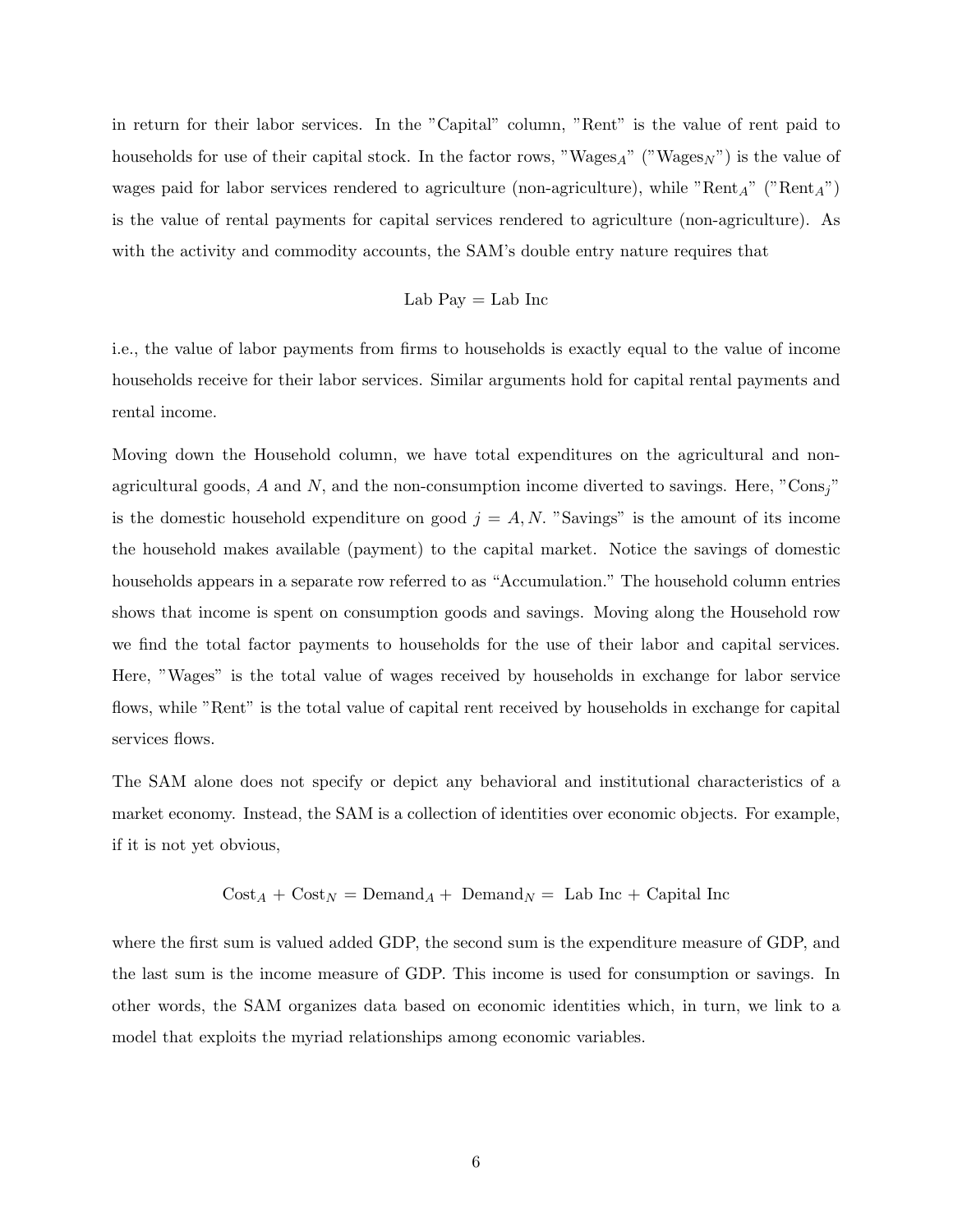#### Value-added

Intermediate macro texts typically give an example of calculating the value-added of a production chain. The example goes like this: Yang produces ice cream. Each quart of ice cream requires 3 cups of cream, one teaspoon of vanilla extract, and one cup of honey. Yang buys these ingredients from John at 50 cents per cup of cream, 10 cents per teaspoon of vanilla extracts and 40 cents per cup of honey. If the ice cream sells for three dollars per quart, value-added is one dollar. What's sometimes left unsaid, is Yang needs to combine labor and machinery (capital) with the cream, vanilla and honey to produce ice cream. So, value-added, the part that remains after paying John for her ingredients, is paid out to capital and labor. In this case, the cream, vanilla extract and honey are *intermediate inputs* used to produce ice cream.

How does value-added enter into a SAM? Table 2 introduces number entries into the rows for "Commodity" A and N. The value 12561.4 is the amount the agricultural sector pays to itself for intermediate inputs like cream and butter. The value 9156.5 in the Commodity A row is the amount the agricultural sector pays to the non-agricultural sector for intermediate inputs like fertilizer and energy. The value  $9156.5$  in the Commodity N row is the amount the non-agricultural sector pays to the agricultural sector for intermediate inputs like cowhide used to produce leather shoes and jackets. Now, the total cost of agricultural production is 121347 and the total cost of non-agricultural production is 73894. These values, which include the cost of labor and capital along with the cost of intermediate goods is called gross value. In the ice cream example, this gross value is equivalent to the \$4 per quart of ice cream. As in the above example, valueadded is calculated as the difference between gross value and the cost of intermediate inputs.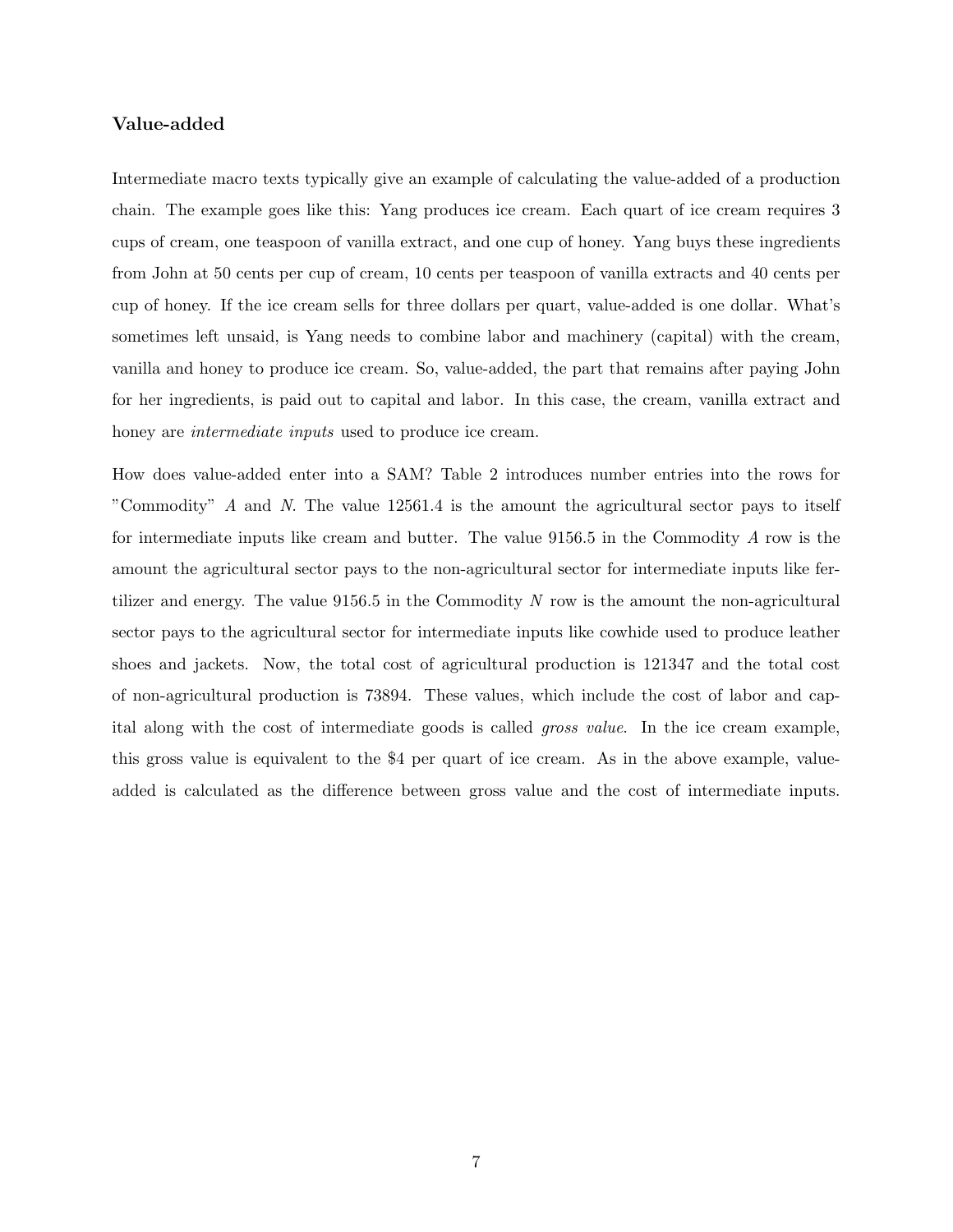|                  | Activity         |                  | Commodity        |         | Factor  |         | Agents      | Accumulation | Total      |
|------------------|------------------|------------------|------------------|---------|---------|---------|-------------|--------------|------------|
|                  | $\boldsymbol{A}$ | $\boldsymbol{N}$ | $\boldsymbol{A}$ | N       | Capital | Labor   | Household   |              |            |
| Activity         |                  |                  |                  |         |         |         |             |              |            |
| $\boldsymbol{A}$ |                  |                  | 121347.0         |         |         |         |             |              | 121347.0   |
| $\cal N$         |                  |                  |                  | 73894.0 |         |         |             |              | 73894.0    |
| Commodity        |                  |                  |                  |         |         |         |             |              |            |
| $\boldsymbol{A}$ | 12561.4          | 9156.5           |                  |         |         |         | 99629.1     |              | 121347.0   |
| $\boldsymbol{N}$ | $9156.5\,$       | 7530.4           |                  |         |         |         | $52511.6\,$ | 4695.5       | 73894.0    |
| Factor           |                  |                  |                  |         |         |         |             |              |            |
| Capital          | 46895.7          | 29672.0          |                  |         |         |         |             |              | 76567.7    |
| Labor            | 52733.4          | 27535.1          |                  |         |         |         |             |              | 80268.5    |
| Agents           |                  |                  |                  |         |         |         |             |              |            |
| Household        |                  |                  |                  |         | 76567.7 | 80268.5 |             |              | 156836.2   |
| Accumulation     |                  |                  |                  |         |         |         | 4695.5      |              | $4695.5\,$ |
| Gross value      | 121347.0         | 73894.0          | 121347.0         | 73894.0 | 76567.7 | 80268.5 | 156836.2    | 4695.5       |            |

Table 2. Two-sector SAM for Turkey (trillion of 2001 Turkish lira)

## 3 Additional Details on SAMs

We now turn to a more technical discussion of the SAM. Here we give a precise definition of prices and cell entries, and show the conditions that ensure the sum of row account entries are equal to the sum of corresponding column account entries. This section is not required reading.

The most important assumption typically imposed on the data is that it was generated by a market clearing - equilibrium process. The existence of an equilibrium not only implies the data organized in the SAM are balanced, but also that they are derived from the outcomes satisfying the rationality assumption of agents in the economy, i.e., consumers maximize utility and firms maximize profit. In table 3, the following two market clearing conditions are exploited

$$
Y_A = Q_A \tag{1}
$$

$$
Y_N = Q_N + S \tag{2}
$$

Here,  $Q_A$  is aggregate quantity of agriculture demanded by the household,  $Q_N$  is aggregate quantity of non-agricultural output demand by the household, and S is the quantity of non-ag output saved.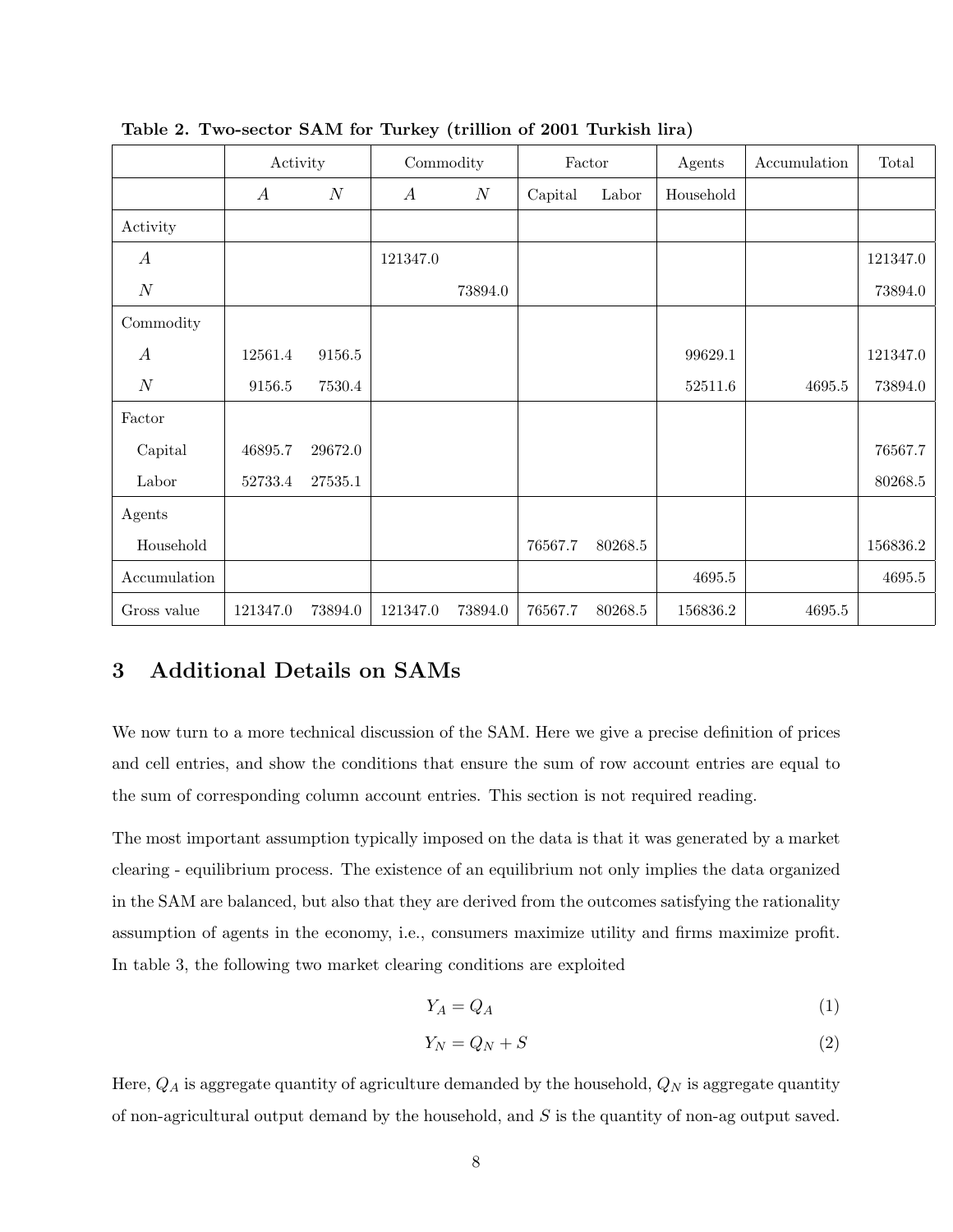The value of total investment is equal to  $p_N S$ , while the value of total consumption is equal to  $p_A Q_A + p_N Q_N$ . Production technologies satisfy constant returns to scale. It follows that the total value of production received by producers is equal to the payments to all factors of production (discussed later). Also, one advantage of these units is we can set each output price  $p_i$  equal to unity in the base case equilibrium. Professor Tim Kehoe of the U of M's Economics Department suggests we can think of these variables as price indices, which are naturally set equal to one in the base period. In practice, we index the initial labor supply to unity so that  $w$  is total wage payments. Table 3 presents a two-sector SAM with these more technical formulations as cell entries.

|                         |                  | Activity                       |                  | $\operatorname{Commodity}$ |       | Factor  | Agents    | Accum    | Total                                                      |
|-------------------------|------------------|--------------------------------|------------------|----------------------------|-------|---------|-----------|----------|------------------------------------------------------------|
|                         | $\boldsymbol{A}$ | $\boldsymbol{N}$               | $\boldsymbol{A}$ | $\cal N$                   | Labor | Capital | Household |          |                                                            |
| Activity                |                  |                                |                  |                            |       |         |           |          |                                                            |
| $\boldsymbol{A}$        |                  |                                | $Y_A$            |                            |       |         |           |          | $Y_A$                                                      |
| $\boldsymbol{N}$        |                  |                                |                  | $pY_N$                     |       |         |           |          | $pY_N$                                                     |
| Commodity               |                  |                                |                  |                            |       |         |           |          |                                                            |
| $\boldsymbol{A}$        |                  |                                |                  |                            |       |         | $Q_A$     |          |                                                            |
| $\cal N$                |                  |                                |                  |                            |       |         | $pQ_N$    | S        | $\label{eq:Q} \begin{aligned} Q_A \\ pQ_N+S \end{aligned}$ |
| $\operatorname{Factor}$ |                  |                                |                  |                            |       |         |           |          |                                                            |
| Labor                   | $wL_A$           | $wL_N$                         |                  |                            |       |         |           |          | wL                                                         |
| Capital                 | $rK_A$           | $rK_N$                         |                  |                            |       |         |           |          | rK                                                         |
| Agents                  |                  |                                |                  |                            |       |         |           |          |                                                            |
| Household               |                  |                                |                  |                            | wL    | rK      |           |          | GDP                                                        |
| Accumulation            |                  |                                |                  |                            |       |         | $\cal S$  |          | $\cal S$                                                   |
| Total                   | $C^A(w,r,Y_A)$   | $C^{N}\left( w,r,Y_{N}\right)$ | $Y_A$            | $pY_N$                     | wL    | rK      | TotExp    | $\cal S$ |                                                            |

Table 3. A more technical two-sector SAM

The sum of all Activity j column entries is  $C^j(\cdot) = wL_j + r^k K_j$ , the total cost of producing  $Y_j$ units of good j. The sum of all Activity j row entries is  $p_jY_j$ . One can show that with constant returns to scale,  $C^j(w, r, Y_j) = p_j Y_j$ . In other words, the market value of sector j output is exactly equal to the cost of producing that output. The sum of all Commodity  $j$  column entries is simply  $p_jY_j$ , the market value of good j supply. The sum of all Commodity j rows is equal to the receipts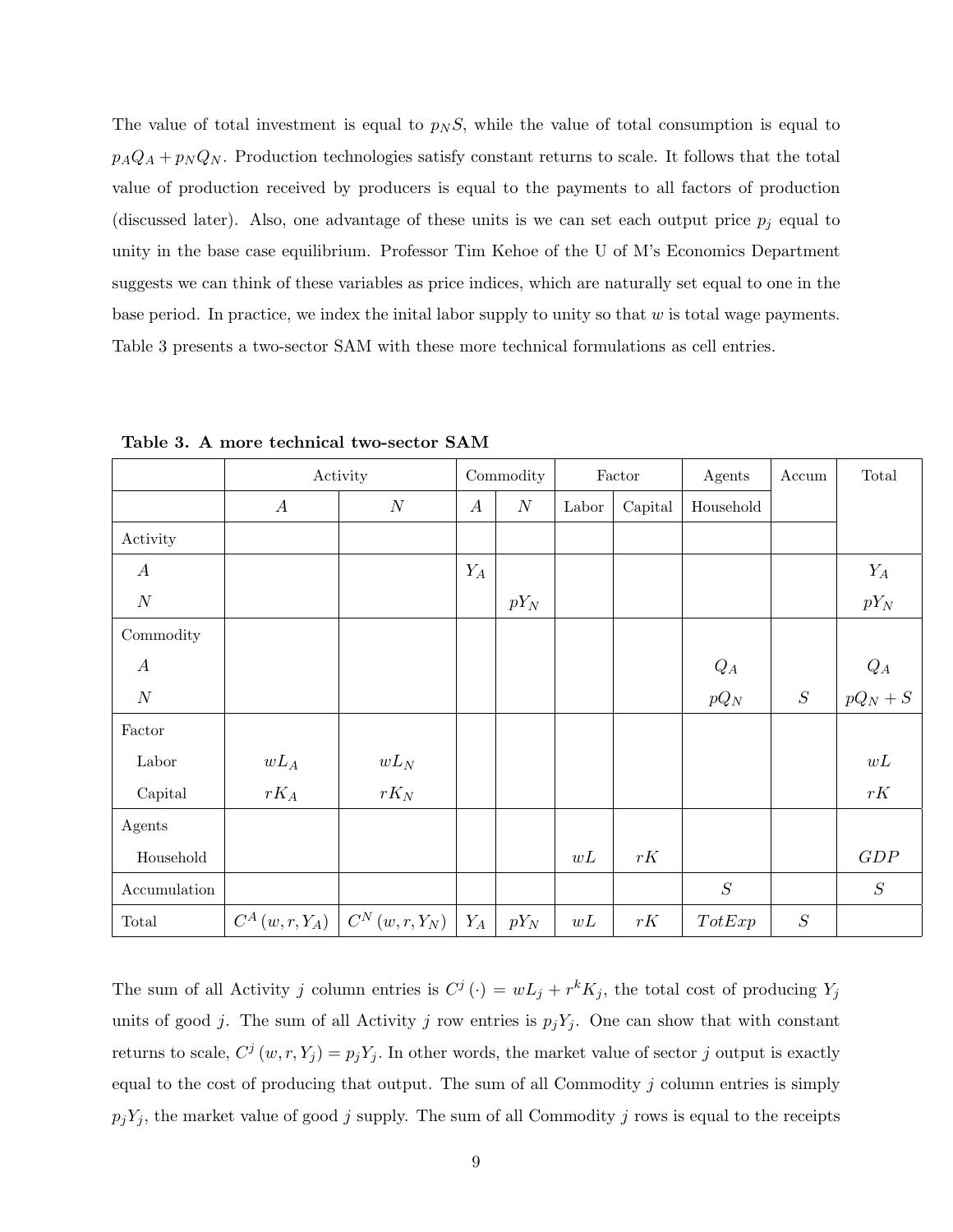from the sale of commodity  $j$ , i.e., the value of consumption, or in the case of commodity 1, the value of consumption plus investment.

## 4 Production of National Income

Economists typically view the process of generating gross domestic product as one where inputs are combined to produce goods and services. Inputs are often called *factors of production*, and a most basic categorization of these factors is capital assets and labor. Capital and labor are stock variables (meaning they are measured at a point in time), which can provide a flow of services to firms. Households own the stocks of capital and labor and rent these assets to firms for a specified period of time. In turn, the assets generate a flow of services for the firms.

Economists typically represent the production process with a production function

$$
Y = f(K, L)
$$

where  $K$  represents capital and  $L$  represents labor. An economy will have a limited stock of each factor (i.e., a limited stock of capital and labor), and this limited stock is referred to as the economy's factor endowment. For our purposes, let Y represent the real value of goods and services produced by the economy.

|                       | Activities | Commod   | Factors |         | Agents    | Accum   | Col Sum  |
|-----------------------|------------|----------|---------|---------|-----------|---------|----------|
|                       |            |          | Capital | Labor   | <b>HH</b> |         |          |
| Activities            |            | 156836.2 |         |         |           |         | 156836.2 |
| Commod                |            |          |         |         | 125469    | 31367.2 | 156836.2 |
| Factors               |            |          |         |         |           |         |          |
| Capital $(r \cdot K)$ | 76567.7    |          |         |         |           |         | 76567.7  |
| Labor $(w \cdot L)$   | 80268.5    |          |         |         |           |         | 80268.5  |
| Agents                |            |          |         |         |           |         |          |
| HH.                   |            |          | 76567.7 | 80268.4 |           |         | 156836.1 |
| Accum                 |            |          |         |         | 31367.2   |         | 31367.2  |
| Row Sum               | 156836.2   | 156836.2 | 76567.7 | 80268.4 | 156836.2  | 31367.2 |          |

Table 4. National Income for Turkey (trillion, real Turkish lira, 2001)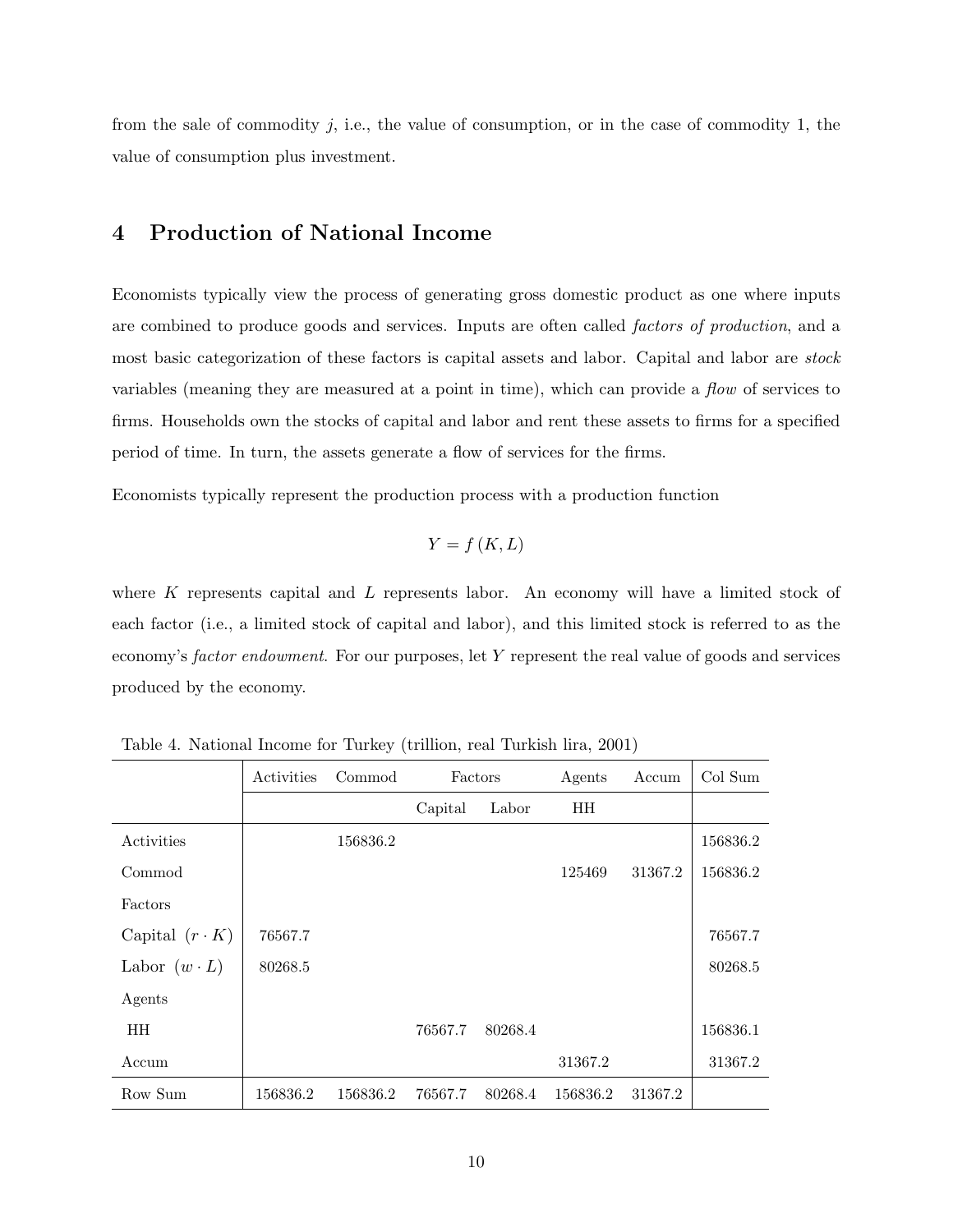Table 4 presents the SAM for Turkey. As suggested above, the SAM is convenient for several reasons. One reason is it tells us how national income is distributed across capital and labor. In this case, owners of capital received 76567.7 (trillion) lira for the use of their capital, while labor received 80268.5 (trillion) lira. In the discussion below we will drop the unit designator (trillion). Note, this is a specific example of what Mankiw means by "the division of national income."

Another use of the SAM is it provides us with a reasonably simple way to derive/calculate parameters of a Cobb-Douglas or constant-elasticity-of-substitution aggregate production function. By aggregate production function we mean a function that tells us how much GDP the economy can produce with a given amount of capital and labor. We assume the aggregate production function satisfies constant returns to scale, i.e., for any  $\lambda > 0$ 

$$
f(\lambda K, \lambda L) = \lambda f(K, L)
$$

Of course, for a Cobb-Douglas technology

$$
Y= BK^{\alpha_1}L^{\alpha_2}
$$

under constant returns to scale,  $\alpha_1 + \alpha_2 = 1$ . For the moment, to keep our notation simpler, let  $\alpha_1 = \alpha$  and  $\alpha_2 = 1 - \alpha$ , and write the production function as

$$
Y = BK^\alpha L^{1-\alpha}
$$

### 5 The Economics of National Income Distribution

We now take up the issue of factor price determination. Recall, that the SAM entries for capital and labor give us the value of payments from firms to households (when moving down the Activity account) for the use of their capital and labor services. This means, the value 76567.7 is equal to the product of the capital rental rate, denoted  $r$ , and the capital stock,  $K$ . Similarly, the value 80268.5 is equal to the product of the wage rate, denoted w, and the stock of labor,  $L$ .

## "Estimating" the production function

To determine factor prices, we first need to have an estimate of the production function. To begin, consider the input choice decision facing competitive firms: we assume they either maximize profit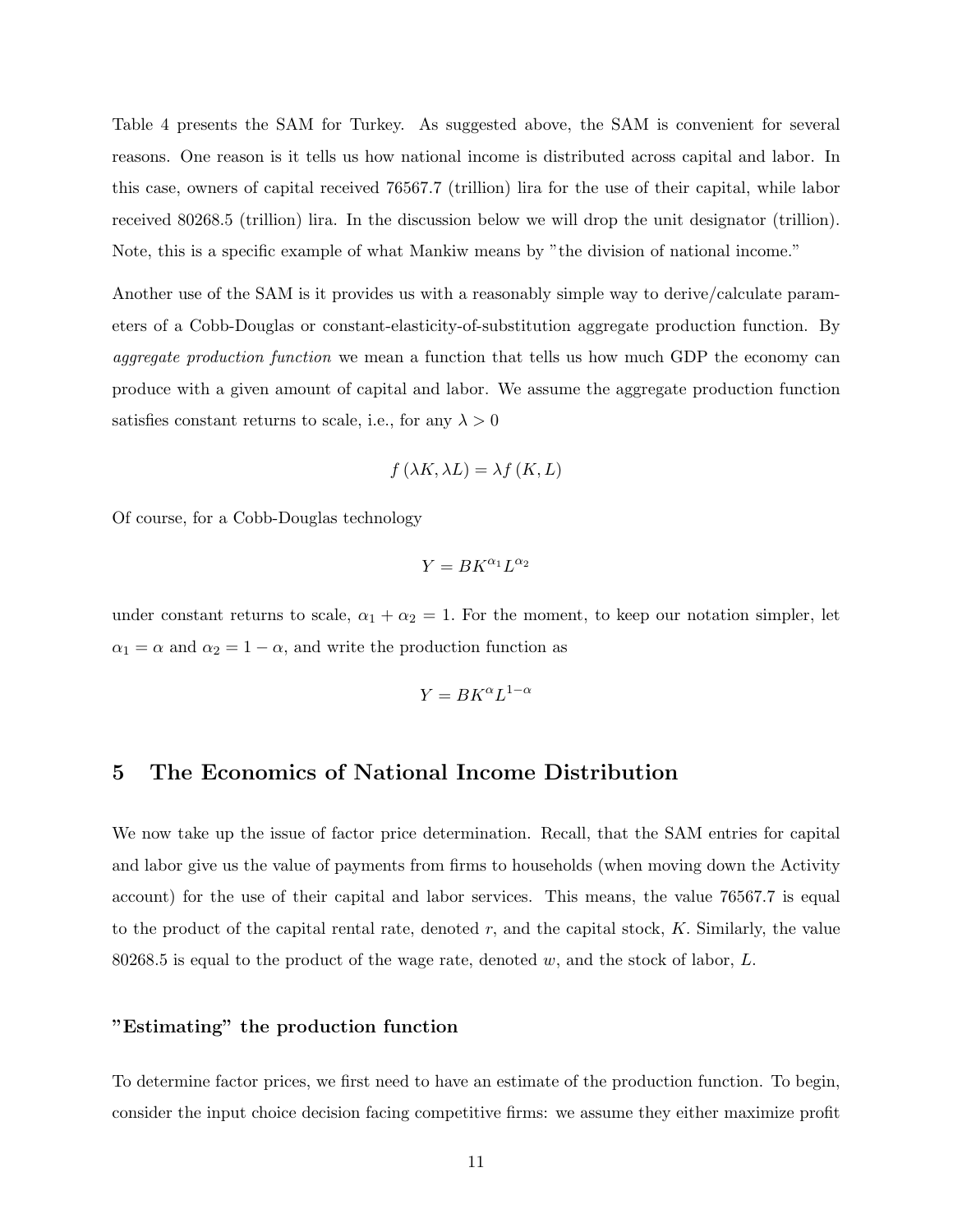or minimize cost. Here, let's consider profit maximization. The representative firm maximizes the following expression

$$
\pi = pf(K, L) - rK - wL
$$

which is simply profit defined as the difference between total revenue,  $pf(\cdot)$ , and total cost,  $rK+wL$ . The profit maximizing firm chooses  $K$  and  $L$  to solve the following two first-order-conditions

$$
\frac{\partial \pi}{\partial K} = pf_K(K, L) - r = 0
$$

$$
\frac{\partial \pi}{\partial K} = pf_L(K, L) - w = 0
$$

Here,  $f_K(K, L)$  is the marginal product of capital and  $f_L(K, L)$  is the marginal product of labor. Let  $p = 1$ . In the Cobb-Douglas case, we have

$$
\frac{\partial \pi}{\partial K} = \alpha B K^{\alpha - 1} L^{1 - \alpha} - r = 0 \tag{3}
$$

$$
\frac{\partial \pi}{\partial L} = (1 - \alpha) B K^{\alpha} L^{1 - \alpha - 1} - w = 0 \tag{4}
$$

We can rearrange terms in (3) and (4) to get

$$
\frac{\alpha BK^{\alpha} L^{1-\alpha}}{K} - r = 0 \Longrightarrow \alpha = \frac{rK}{BK^{\alpha}L^{1-\alpha}} = \frac{rK}{Y}
$$
(5)

$$
\frac{(1-\alpha)BK^{\alpha}L^{-\alpha}}{L} - w = 0 \Longrightarrow 1 - \alpha = \frac{wL}{BK^{\alpha}L^{1-\alpha}} = \frac{wL}{Y}
$$
(6)

If we add  $\alpha + 1 - \alpha$  we get

$$
\alpha + 1 - \alpha = \frac{rK}{Y} + \frac{wL}{Y} = \frac{rK + wL}{Y} = 1
$$

or  $Y = rK + wL$ . The implication of this is: the total value of output is exactly equal to the cost of producing that output. There is another implication embedded in expressions (6) and (5):  $\alpha$  is equal to the share of aggregate production cost received by owners of capital,  $\frac{rK}{Y}$ , while  $1 - \alpha$  is equal to the share of aggregate production cost received by labor,  $\frac{wL}{Y}$ .

Returning to the SAM in table 4, straightforward calculations yield

$$
\alpha = \frac{76567.7}{156836.2} = 0.488202
$$

and

$$
1-\alpha=0.511798
$$

It follows then, that the aggregate Cobb-Douglas production function for Turkey is  $Y = BK^{0.4882}L^{0.51179}$ . Note, we still have a parameter to determine, which is  $B$ . To get the value of  $B$  we need information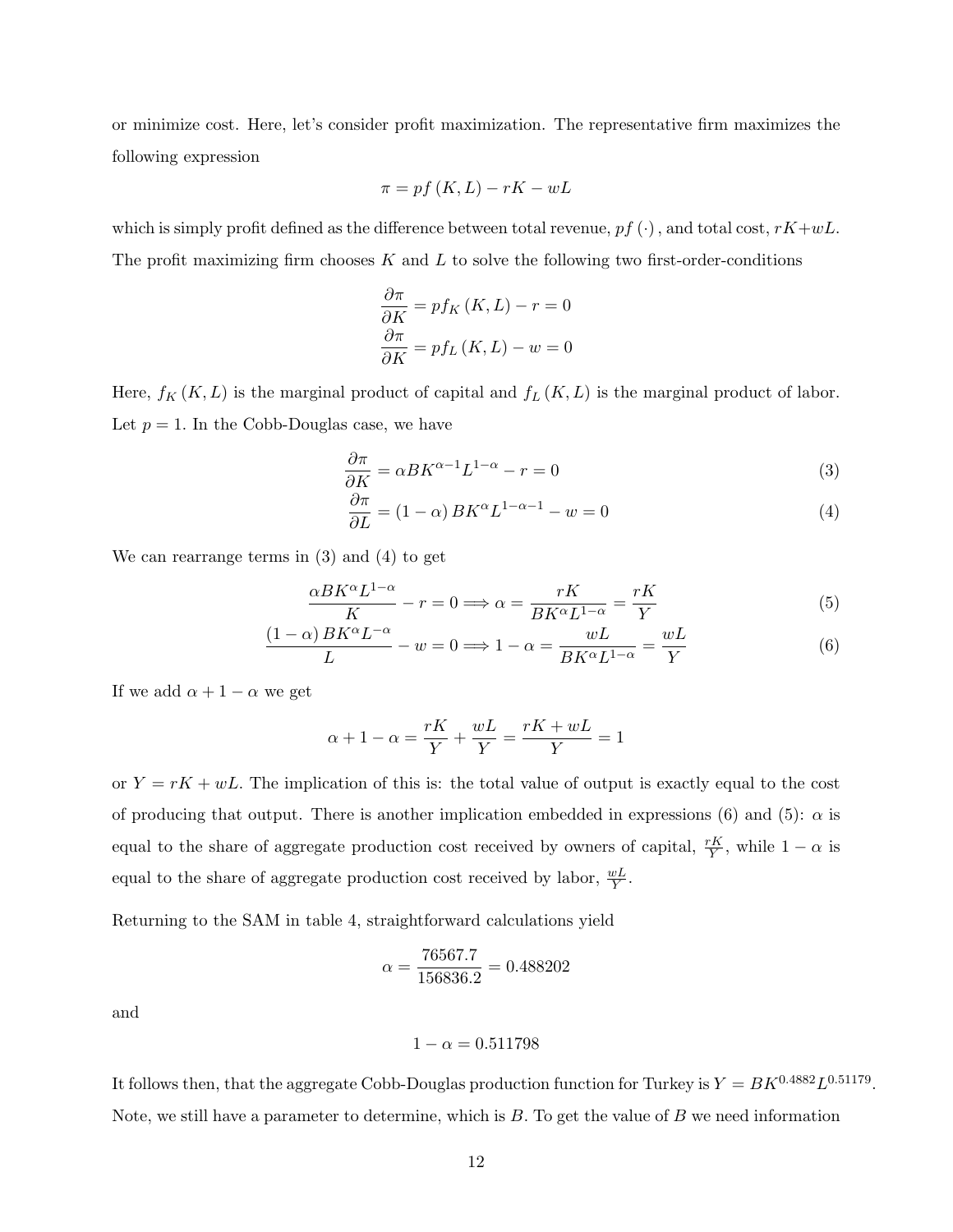on the stock of capital and labor in 2001. From an earlier study, an estimate of Turkey's stock of capital in 2001, denoted  $K_{2001}$ , is  $K_{2001} = 621938$  (in billions). We can use  $L_{2001} = 0.02311$ , where  $L_{2001}$  denotes the stock of labor in 2001 (in billions). To get  $B$ , we simply use the Cobb-Douglas function above and rearrange terms to get

$$
B = \frac{Y}{K^{0.4882}L^{0.51179}} = \frac{156836.2}{621938^{0.4882}0.02311^{0.51179}} = 1600.8
$$

Then we used  $L_{2001} = 2.311$  and ended up with

$$
\frac{156836.2}{621938^{0.488}2.311^{0.512}} = 152)
$$

#### Factor prices

To get (equilibrium) factor prices, we return to equations (3) and (4). Rearranging terms slightly gives us

$$
r = \alpha B \left(\frac{L}{K}\right)^{1-\alpha} \tag{7}
$$

$$
w = (1 - \alpha) B \left(\frac{K}{L}\right)^{\alpha} \tag{8}
$$

The downward sloping curve in figure 2 is a graph of equation (7). Given the stock of labor  $L = 0.02311$ , the marginal product of capital function is

$$
r = \alpha B \left(\frac{L}{K}\right)^{1-\alpha} = 0.4882 \times 1600.8 \times \left(\frac{0.02311}{K}\right)^{0.51179} = \frac{113.639}{K^{0.51179}}
$$

In figure 2, the stock of capital is represented by the vertical line slightly to the left of 622,000. Figure 2 is a graphical depiction of the market for capital services.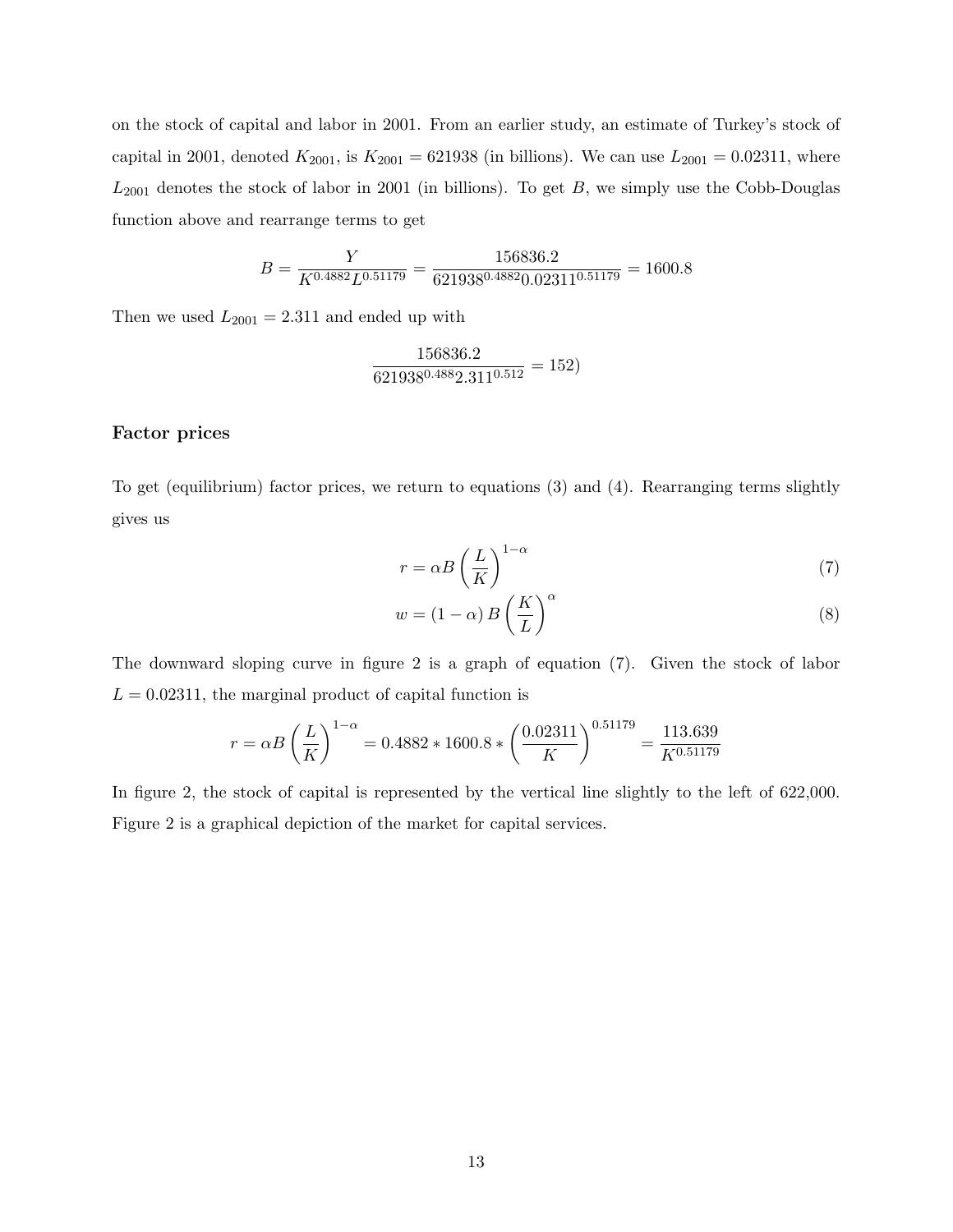

Figure 2. Capital market equilibrium

We omit a figure of the labor market, but similar substitutions yield a marginal product of labor function

$$
w = (1 - \alpha) B \left(\frac{K}{L}\right)^{\alpha} = 0.51179 \times 1600.8 \times \left(\frac{621938}{L}\right)^{0.4882} = \frac{552013.308}{L^{0.4882}}
$$

In the case of Turkey, our estimate of the equilibrium rate of return to capital and wages are:

$$
r^* = \frac{113.639}{621938^{0.51179}} = 0.123111
$$
\n(9)

$$
w^* = \frac{552013.308}{0.02311^{0.4882}} = 3,473,323\tag{10}
$$

To verify the results in (9) and (10) are consistent with theory (and with the SAM), calculate  $r^*K$ and  $w^*L$ . These values are

$$
r^*K = 0.123111 * 621938.1 = 76567.7
$$

and

$$
w^*L = 3473323 * 0.02311 = 80268.5
$$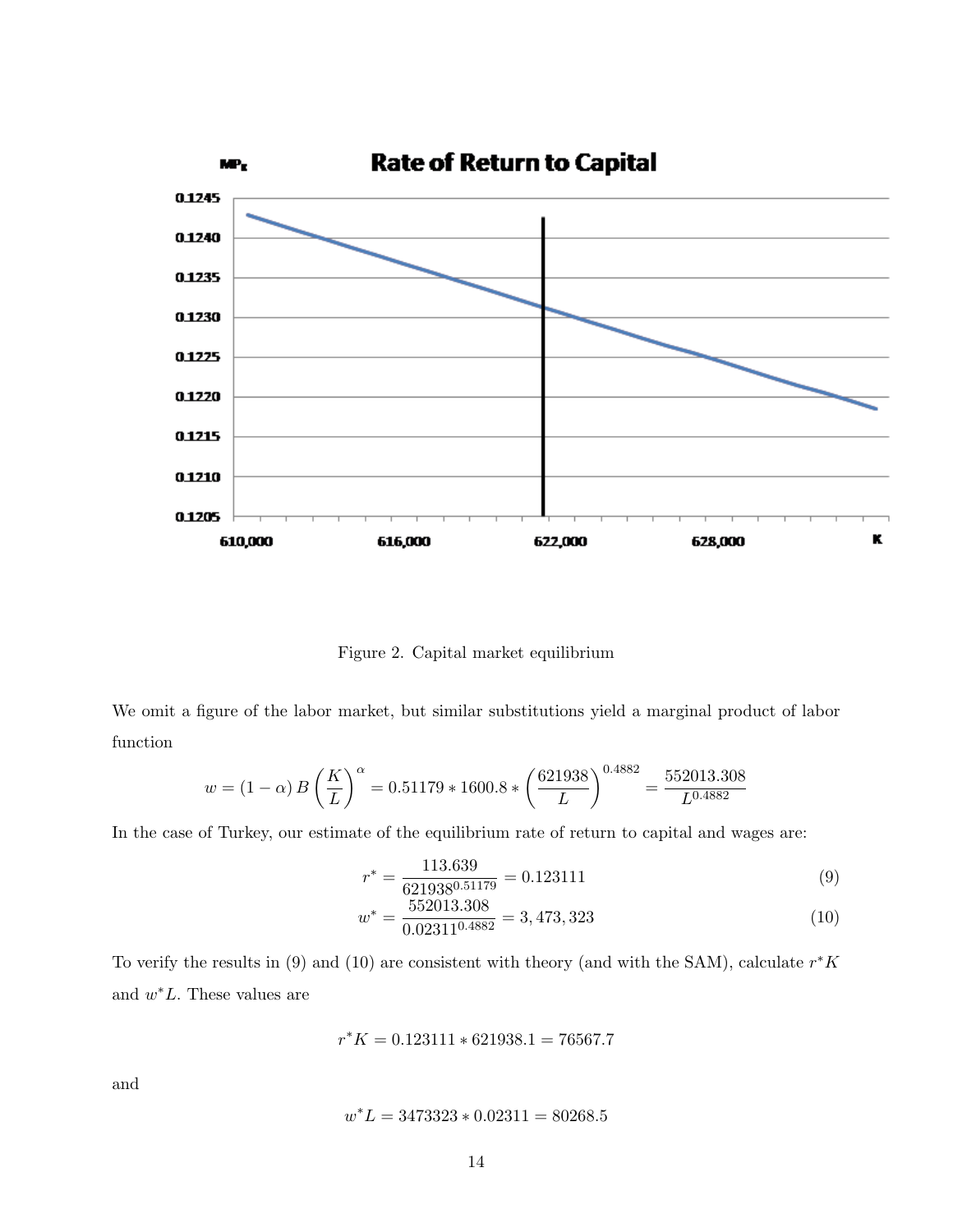Both of these values are consistent with the entries in the SAM.

To summarize, we have used the data in the SAM to derive a rough measure of how national income is divided between capital and labor services. The value of  $\alpha$  gives the share of income paid to capital services and  $1 - \alpha$  gives the share of income paid to labor services. The parameter  $\alpha$  is also the coefficient on capital stock levels in the Cobb-Douglas production function,  $Y = BK^{\alpha}L^{1-\alpha}$ . We also showed that with a constant returns to scale technology, the economy realized zero economic profit: i.e.,  $Y = r^*K + w^*L$  – the cost of producing goods and services is exactly equal to the market value of those goods and services.

If we add to this information, data on the capital stock and labor force levels, we can "estimate" a Cobb-Douglas specification of Turkey's aggregate production function. The factor stock levels helped us identify the value of  $B$ , where  $B$  is called a *scaling parameter*.

With the aggregate production function, we can form a profit function and calculate the firstorder conditions for profit maximization. Doing so gives us the marginal marginal value product functions for capital,  $\alpha B\left(\frac{L}{K}\right)$  $\frac{L}{K}$ )<sup> $\alpha$ </sup>, and labor,  $(1 - \alpha) B \left(\frac{K}{L}\right)^{1-\alpha}$ , which we then set equal to r and w respectively. If we substitute the economy's factor endowment levels into the marginal value product functions we'll get the equilibrium rate of return to capital and equilibrium wage rate,  $r^*$ and  $w^*$ .

If you, then return to the SAM, you should observe the values  $r$ <sup>\*</sup>K and  $w$ <sup>\*</sup>L match the entries in the SAM. In a sense, this takes us on a journey around the circular flow diagram: households are paid for the use of their capital and labor services, firms produce goods and service with the rented factors, and the payment to factors is equal to the market value of goods produced.

### 6 Problems

**Problem 1** What does the sum  $Demand_A+ Demand_N$  correspond to in figure 1?

**Problem 2** Using the two-setor SAM for Turkey in table 5.a, construct the corresponding singlesector SAM in table 5.b.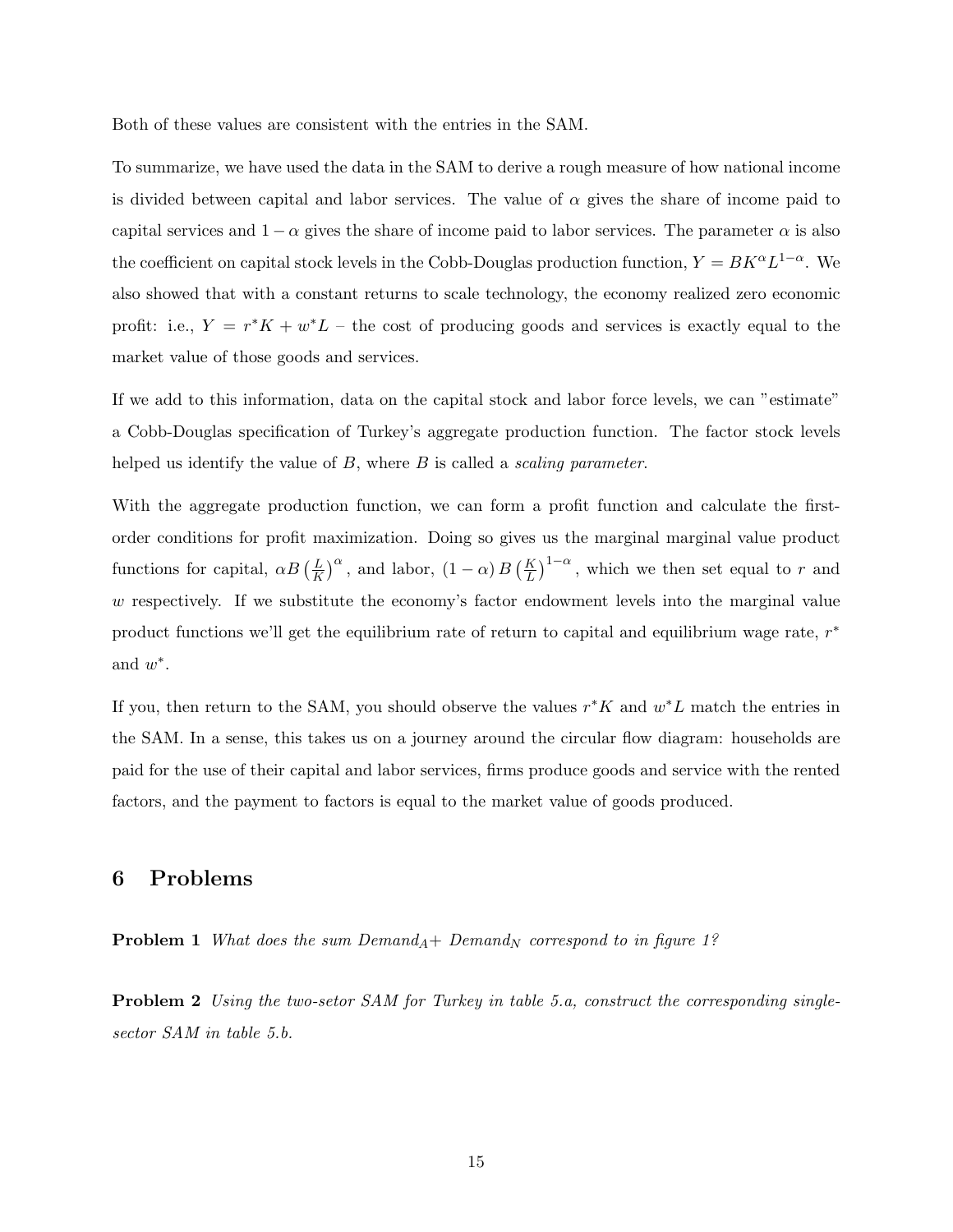|                  | Activity         |                  | Commodity        |                  | Factor  |         | Agents    | Accumulation | Total    |
|------------------|------------------|------------------|------------------|------------------|---------|---------|-----------|--------------|----------|
|                  | $\boldsymbol{A}$ | $\boldsymbol{N}$ | $\boldsymbol{A}$ | $\boldsymbol{N}$ | Capital | Labor   | Household |              |          |
| Activity         |                  |                  |                  |                  |         |         |           |              |          |
| $\boldsymbol{A}$ |                  |                  | 99629.1          |                  |         |         |           |              | 99629.1  |
| $\boldsymbol{N}$ |                  |                  |                  | 57207.1          |         |         |           |              | 57207.1  |
| Commodity        |                  |                  |                  |                  |         |         |           |              |          |
| $\boldsymbol{A}$ |                  |                  |                  |                  |         |         | 99629.1   |              | 99629.1  |
| $\cal N$         |                  |                  |                  |                  |         |         | 52511.6   | $4695.5\,$   | 57207.1  |
| Factor           |                  |                  |                  |                  |         |         |           |              |          |
| Capital          | 46895.7          | 29672.0          |                  |                  |         |         |           |              | 76567.7  |
| Labor            | 52733.4          | 27535.1          |                  |                  |         |         |           |              | 80268.4  |
| Agents           |                  |                  |                  |                  |         |         |           |              |          |
| Household        |                  |                  |                  |                  | 76567.7 | 80268.4 |           |              | 156836.2 |
| Accumulation     |                  |                  |                  |                  |         |         | 4695.5    |              | 4695.5   |
| Total            | 99629.1          | 57207.1          | 99629.1          | 57207.1          | 76567.7 | 80268.4 | 156836.2  | $4695.5\,$   |          |

Table 5.a Two-sector SAM for Turkey (trillion of 2001 Turkish lira)

Table 5.b Single-sector SAM for Turkey (trillion of 2001 Turkish lira)

|              | Activity | Commodity | Factor  |       | Agents    | Accumulation | Total |
|--------------|----------|-----------|---------|-------|-----------|--------------|-------|
|              |          |           | Capital | Labor | Household |              |       |
| Activity     |          |           |         |       |           |              |       |
| Commodity    |          |           |         |       |           |              |       |
| Factor       |          |           |         |       |           |              |       |
| Capital      |          |           |         |       |           |              |       |
| Labor        |          |           |         |       |           |              |       |
| Agents       |          |           |         |       |           |              |       |
| Household    |          |           |         |       |           |              |       |
| Accumulation |          |           |         |       |           |              |       |
| Total        |          |           |         |       |           |              |       |

Problem 3 What is the value-added for agriculture in table 2? What is the value-added for nonagriculture in table 2? In tables 5.a and 2, what is the difference between GDP and value-added?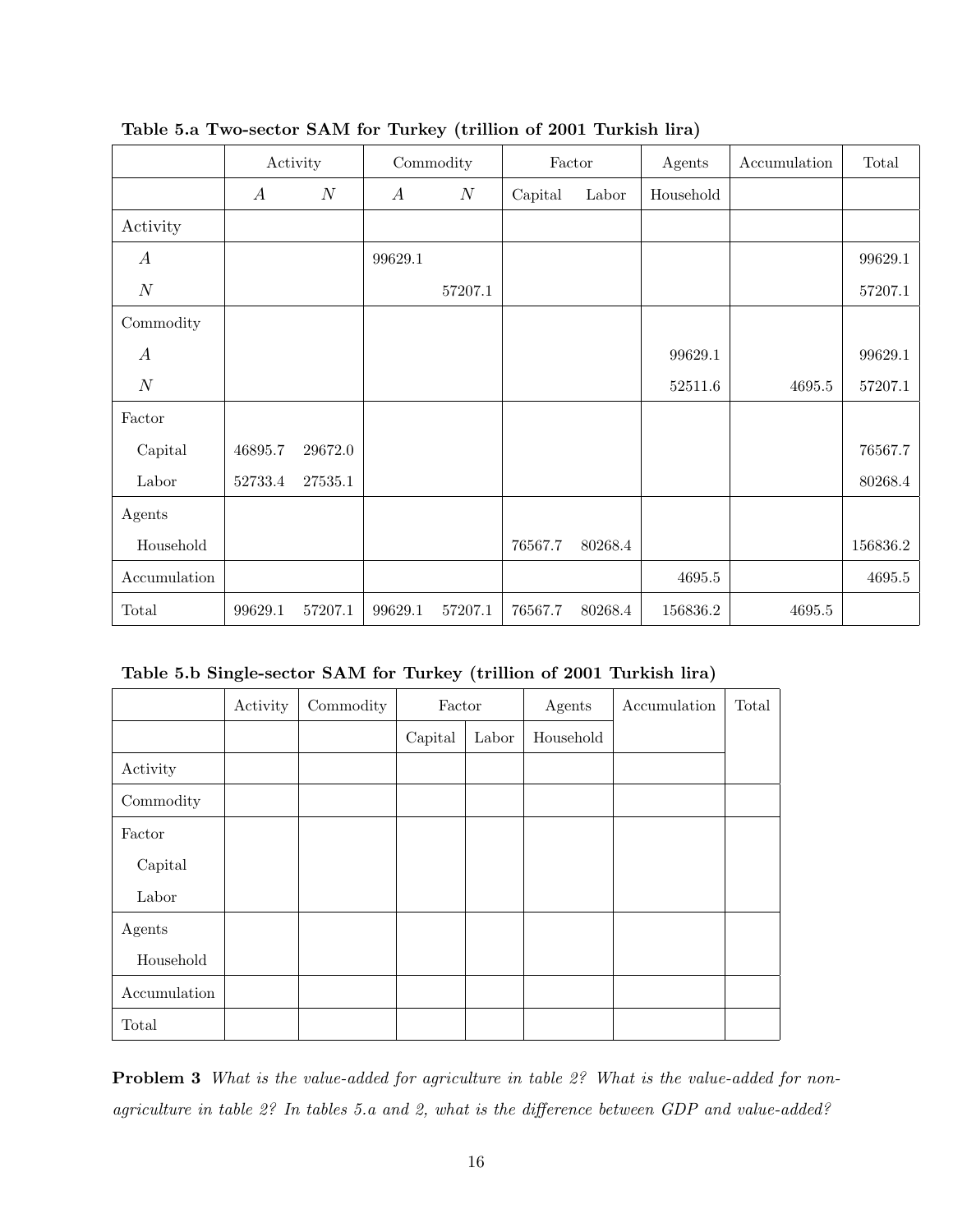Problem 4 Economic historians often talk about the Black Death, a disease reported to have killed over one third of the population in Europe in the  $14$ th century. Given the aggregate technology calibrated for Turkey (using the 2001 data), estimate the impact on capital rental rates and wages, of a 15% drop in Turkey's population.

Problem 5 An economy's aggregate technology is given by

$$
Y = 200 K^{0.4} L^{0.6}
$$

If the economy is endowed with 10,000,000 units of capital and 100 units of labor, what is the equilibrium wage rate and the equilibrium rate of return to capital?

|                          |                   | <i><u>Activities</u></i> | Commod | rK    | wL    | HН    | Accum | Col Sum      |
|--------------------------|-------------------|--------------------------|--------|-------|-------|-------|-------|--------------|
| <i><u>Activities</u></i> | <i>Activities</i> |                          | 250.0  |       |       |       |       | <i>250.0</i> |
| Commodities              | Manuf             |                          |        |       |       | 225.0 | 25.0  | 250.0        |
| Factors                  | rK                | 133.0                    |        |       |       |       |       | 133.0        |
|                          | wL                | 117.0                    |        |       |       |       |       | 117.0        |
| Agents                   | HН                |                          |        | 133.0 | 117.0 |       |       | 250.0        |
| <i>Accumulation</i>      | S                 |                          |        |       |       | 25.0  |       | 25.0         |
|                          | Row Sum           | 250.0                    | 250.0  | 133.0 | 117.0 | 250.0 | 25.0  |              |

Problem 6 Consider the values in Table 6 below.

Table 6. Country SAM

- 1. If the economy is endowed with  $\bar{K} = 1000000$  units of capital and  $\bar{L} = 200$  units of labor, what is its aggregate production technology?
- 2. What is the equilibrium rate of return to capital?
- 3. What happens to GDP and factor prices if half of the stock of capital is destroyed by a natural disaster?

Problem 7 Now, let's see how creative you are in solving problems. Table 5.a aggregates the Turkish economy into an agricultural and non-agricultural sector. Represent the two sectors by

$$
Y_A = \Psi_A K_A^\alpha L_A^{1-\alpha}
$$